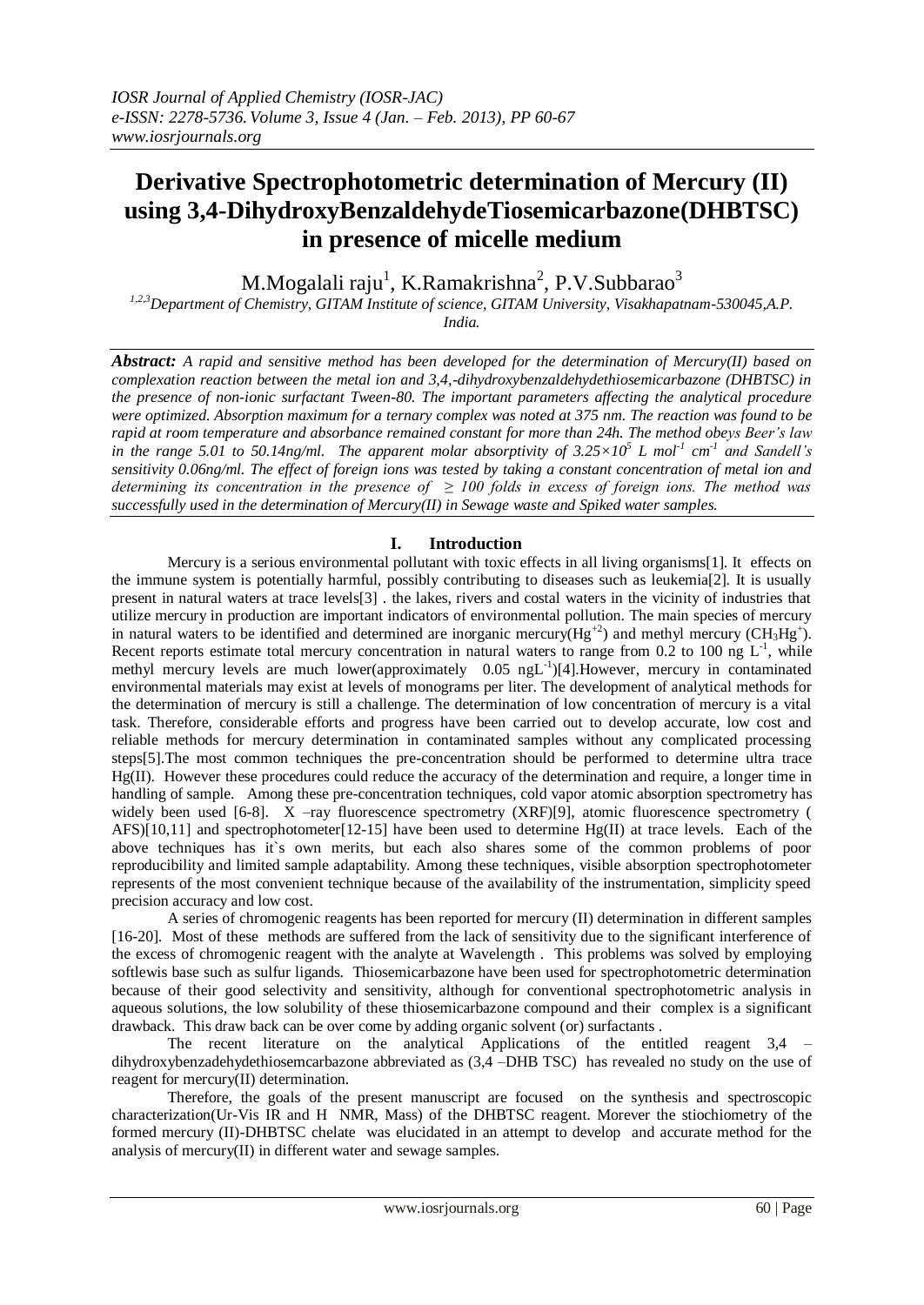Recently enhanced sensitivity in spectrophotometer was achieved by utilizing the ability of certain surfactants to sensitize the binary complexes of the metal ion with chromogenic ligands[21,22] sensitization are result of the replacement of acidic protons of the liganded dye molecure by surfactant[23] (or) adsorption of the metalreagent complex on the micelles of the surfactant [24] cationic, anionic and nonionic surfactants are often used to sensitize the metallochromic indicators . In this context, updated surfacactant – sensitized reaction have recently been developed in sepctrophotometr[25-29].

The present study was hence planned to suggest a very simple and reasonably good method for determination of mercury ions at low concentration, using the reported reagent. DHBTSC as binary complex and sensitizing the reagent with Tween 80 as ternary complex using spectrophotometer which is still frequently used because of its low cost and simplicity.

## **II. Experimental**

#### **2.1Apparatus**

The Absorbance and pH measurements were made on a Shimadzu UV-visible spectrophotometer ( Model UV -160A) fitted with 1cm Quartz cells and Philips digital pH meter ( model L1 613 respectively.)

#### **2.2Reagents and solutions**

*2.2.1 Preparation of 3,4-di hydroxybenzldehydethiosemicarbazone( DHBTSC)* The Reagent ( DHBTSC) is prepared by the sah and Daniels procedure. 7 g of3,4-dihydroxybenzaldehyde(1) was dissolved in 100 mL of methanol and 4.6 g of thoisemicarbazide(2) were dissolved in hot water. The two solutions were taken in 250 mL Erlynmeyer flask and refluxed for 3 hrs. pale yellow colored crystals were separated out on cooling. These crystals were collected by filtration and washed several times with hot water and 50 persent methanol. The product(3,4-dihydroxybenzaldehydethiosemicarbazone)(3) (m.p 221-223 $^{\circ}$ c) was recrystallisedtwise from boiling methanol and dried in vacuum.



All chemicals used were of analytical reagents grade or the highest purity available. Double distilled deionized water, which is non-absorbant under ultraviolet radiation, was used throughout. Glass vassals were cleaned by soaking in acidified solutions of  $KMD_4$  or  $K_2Cr_2O_7$ , followed by washing with concentrated  $HNO_3$  and rised several times with deionized water.

*2.2.2 Tween-80 solution 1%.* . A 100 mL of Tween-80 solution was prepared by dissolving 1 mL of pure tween-80 in 100 mL if doubly distilled deionized water, sonicated for 15 min and diluted with deionized water when it became transparent.

## *2.2.3 3,4-Dihydroxybenzaldehydethiosemicarbazone (DHBTSC ) (1 X 10-4mol/dm<sup>3</sup> )*

A 25 mL solution was prepared by dissolving 0.0528 g of recrystalised sample in dimethylformamide and it was suitably diluted to get the required concentration.

## *2.2.4 Mercury (II) standared solution (4.99 X 10-3mol/dm<sup>3</sup> )*

A 100 mL stock solution (1 mg/mL) of divalent mercury was prepared by dissolving 135 mg of mercuric chloride (Merck, Darmstadt) in deionized water containing  $1 - 2$  mL of nitric acid  $(1 + 1)$ . Aliquots of this solution were standardized with EDTA using XylenolOreange as an indicator. More dilute standard solution were prepared from this stock solution, as and when required. .

## *2.2.5 Procedure*

## *Direct spectrophotometry*

In each of set of different 10 mL volumetric flasks, 5 ml of buffer solution (pH 6.5),1 mL of DHBTSC(1 x 10<sup>-3</sup>mol/dm<sup>3</sup>) and various volumes of 1x 10<sup>-6</sup>mol/dm<sup>3</sup> mercury(II)finally added 1 mL of 1% Tween-80 and f solution were taken and made up to the mark with double distilled water. The absorbance was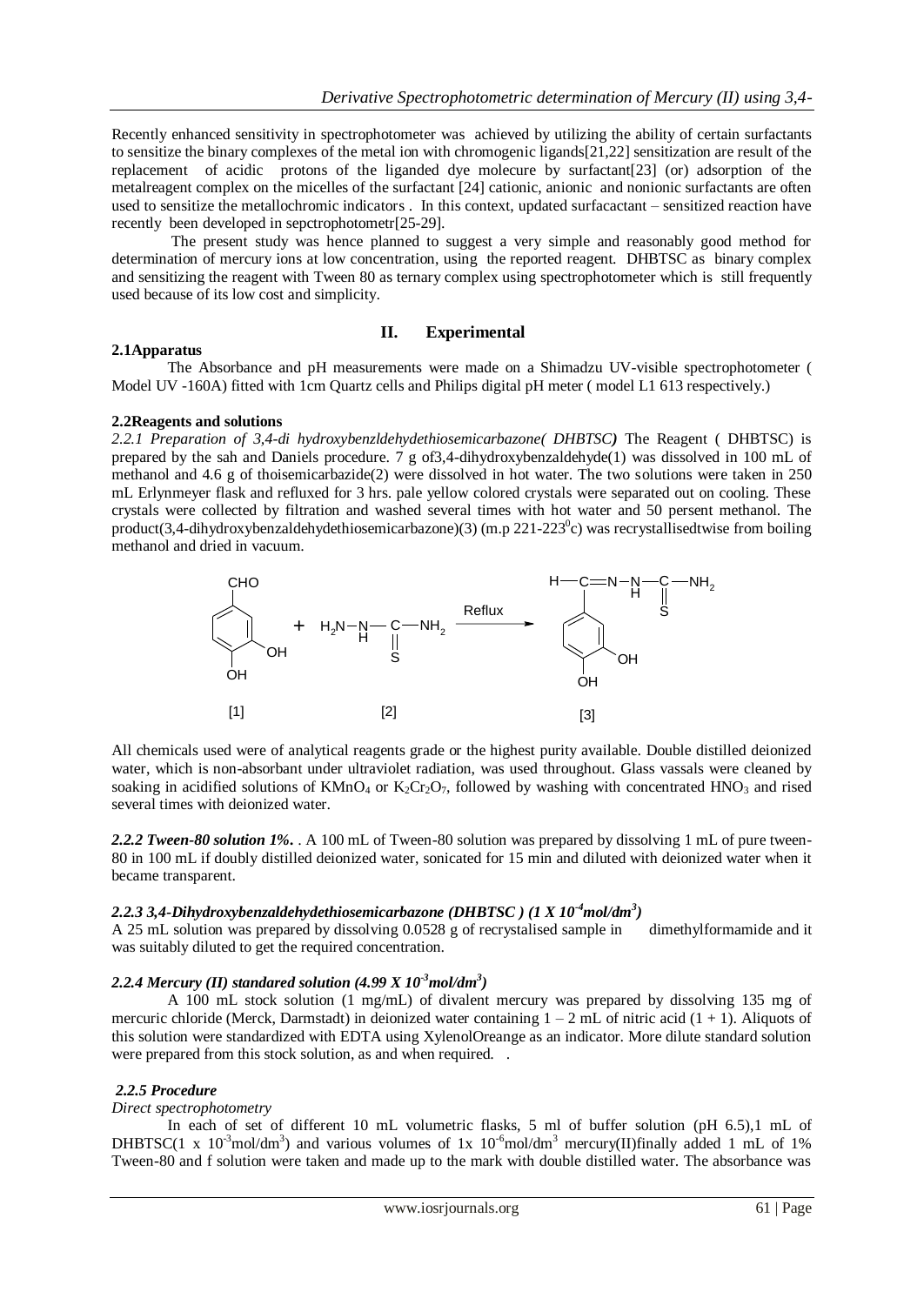measured at 375nm against the reagent blank. The calibration plot was prepared by plotting the absorbance against the amount of mercury(II).

## *Second order derivative spectrophotometry*

For the above solutions, second order derivative spectra were recorded with a scan speed of fast (nearly 2400 nm min<sup>-1</sup>); slit width of 1 nm with nine degrees freedom, in the wavelength range 390-510 nm. The derivative amplitude measured at wavelength  $440 \text{ nm}$  and plotted against amount of mercury(II) to obtain the calibration.

The calibration grph follows the straight line equation  $Y = aC + b$ ; where C is the concentration of the solution, Y is measured absorbance or peak or vally height and a and b are constants. By substituting the corresponding experimental data substituted in the above equation, the calibration equations were calculated as  $A_{375} = 0.0189C - 0.0494$  for zero order method  $A_{440} = 0.014C + 0.036$  for second order derivative method.

## **III. Results and Discussion**

## **3.1 Factors affecting the absorbance**

#### *3.1.1 Absorption spectra*

The absorption spectra of the mercury (II)-3,4-DHBTSC system in a micellar medium were recording using a spectrophotometer. The absorption spectra of the  $Hg(II)-3,4-DHBTSC$  is a symmetric curve with the maximum absorbance at 375mm and an average molar absorption coefficient of 3.25 x  $10^5$ L mol<sup>-1</sup> cm<sup>-1</sup> (Fig. 1). The reagent blank exhibited negligible absorbance, despite having a wavelength in the same region. In all instances, measurements were made at 375 nm against a reagent blank.

*3.1.2 Effect of surfactant*: of the various surfactants [nonionic{poly oxyethylenedodecylether(Brij -35), Polyoxyethylenesorbitanmonoplamitate ( Tween-40), Polyoxyethylenesorbitanmoni-oleate(Tween-80), Triton-X-100} ; cationinc[ cetyltrimethylamoniumbromite(CTAB) } : and anionic { cetlpridinium chloride (CPC) , sodium dedecy sulfate SDS  $\}$  studied. Tween-80 was found to be the best surfactant for the system. In a 1%(V/L) Tween-80 medium however, the maximum absorbance was observed hence, a 1%(V/L) Tween-80 solution was used in the determination procedure.

Different volumes of 1%(V/L)Ttween-80 were added to a fixed metalion concentration, and the absorbance was measured according to the standard procedure. It was observed that at 20.05 ng/ml Hg-chelate methal.0.25- 1.75 mL of 1%(V/V) Tween-80 produced a contestant absorbance of the Hg-chelate(Fig. 2). A greater Excess of Tween-80 were not studied. For all subsequent measurements, 1mL 1%(V/V) Tween-80 was added*.*

## *3.1.3 Effect of Acidity*

The absorbance of the complex reaches a maximum over a pH range of 6.0 to 6.8. The higher pH values may lead to hydrolysis of Hg(II) -3,4-DHBTSC system. The absorbance was at a maximum and constant when a 10 ml of solution ( $1$ mgL<sup>-1</sup>; path length ,1) contained 1-7 mL (pH6.5) of acidic buffer at room temperature ( $25\pm5$  c). Outside this range of acidity, the absorbance decreased (Fig. 3). For all subsequent measurements 5.0 ml (pH 6.5)acidic buffer was added.

## *3.1.4 Effect of time*

The reaction is very fast. Constant maximum absorbance was obtained just after dilution to volume, and remained strictly unaltered 24h.

## *3.1.5 Effect of reagent concentration:*

Different molor excess of 3,4 –DHBTSC were added to a fixed metal –ion concentration, and the absorbances were measured according to the standard procedure. It was observed that at 20.05 ng/ml Hg metal( optical path lenth , 1 cm) reagent molar ratios 1:10 and 1:100 produced a constant absorbance of the Hg(II)- Chelate(Fig. 4) . A greater excess of the reagent was not studied. For all subsequent measurement 1mL of 1X10<sup>-3</sup>mol/dm<sup>3</sup> 3,4 -DHBTSC reagent was added.

## *3.1.6 Calibration graph (Beers Law and sensitivity)*

The Calibration curve for the determination of mercury has been constructed (Fig. 5) using the optimum experimental conditions. The straight line calibration curve indicates that Beers' law is obeyed at least over a range of 5.01 to 50.14 ng of mercury per10 mL.Linear regression analysis of the calibration curve gives a correlation coefficient of 0.9998. The apparent molar absorptivity( $\epsilon_{375}$ ) calculated from the slop of regression line is  $3.25 \text{ X } 10^5$ L mol<sup>-1</sup> cm-1The Sandell's sensitivity( concentration for 0.001 absorbance unit) was found to be  $0.06$  ng cm<sup>-2</sup>.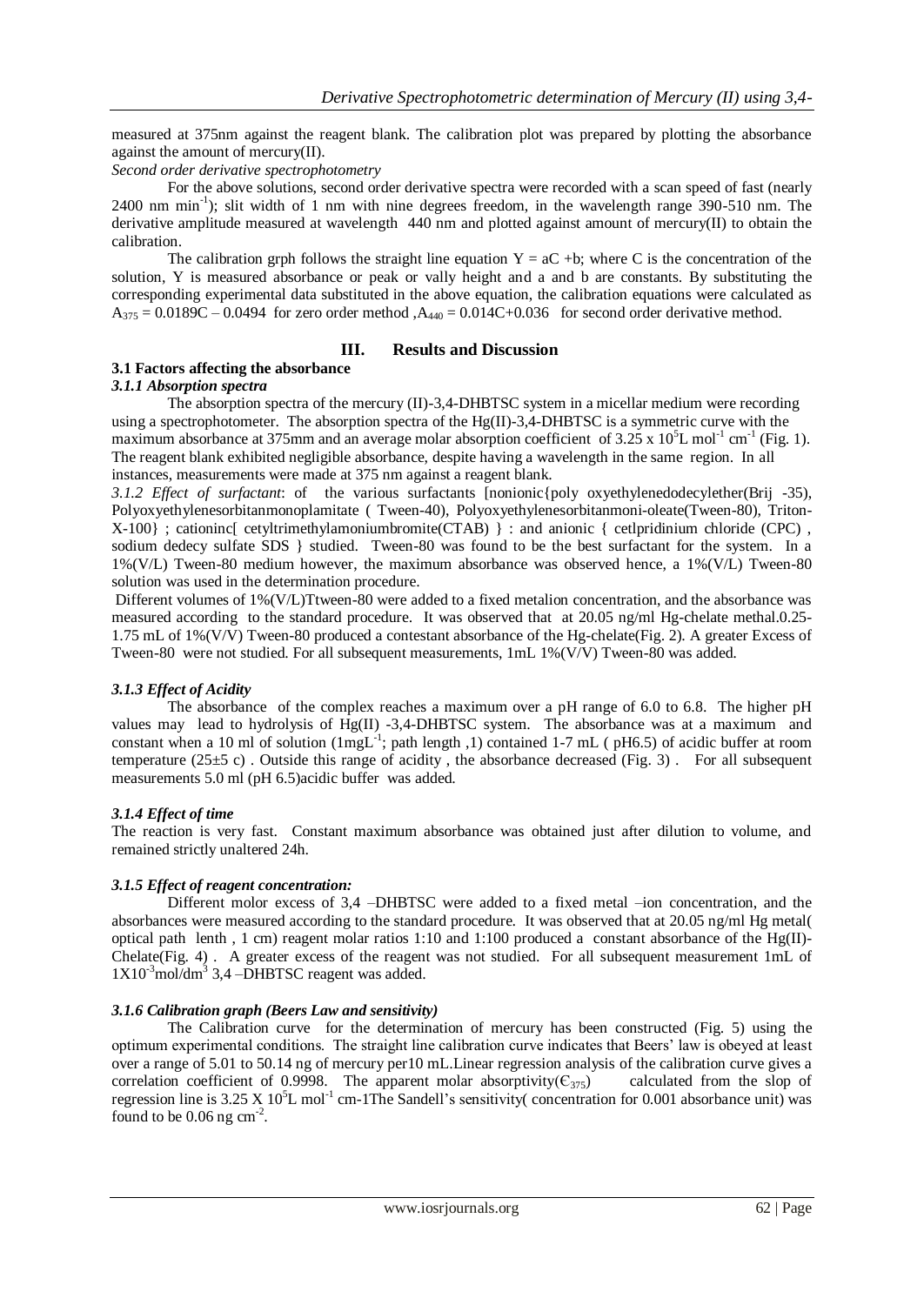## *3.1.7 Effect of foreign ions :*

The effect of various foreign ions that are generally associated with mercury(II) on the determination under optimum conditions developed was studied and the results are presented in Table 1. Cations like Ba(II),  $Sr(II)$  and U(VI) do not have any effect on the complex of Hg(II)-DHBTSC, when present up to 4,700 µg, Zinc (II) and Tin (II) do not interfere in the determination of Mercury(II), even present up to  $4,500\mu$ g. Pb(II) and Mn(II) can be tolerated up to 3,400µg. Fe(III), Cu(II) and Co(II) interference in the determination of Mercury(II), even when present in trace amounts

#### *3.1.8 Composition of the Metal –Reagent complex*

Jobs method of continous vaitaion( Fig .6) and the molor – ratio method were applied to ascertain the stoichiometeric composition of the complex. A Hg  $-3,4-DHBTSC(1:2)$  complex was indicated by both methods. The stability constants was determined by Jobs Method as  $6.82X10^{11}$ .

#### **3.2 Applications:**

The Present method was successfully applied to the determination of mercury in sewage waste and spiked water samples.

#### *3.2.1 Determination of mercury(II) in sewage water*

The proposed method was applied for the determination of mercury $(II)$  in sewage water collected in different parts in Visakhapatnam city.10 g of the dried sample(sewage waste) was weighed and brought into solution by dry ash method. The results are shown in Table 2. The results showed that the concentration of mercury(II) is 6.8µg in sample-1, 9.2µg in sample-2, 6.7µg sample-3. The results are compared with atomic absorptionspectroscopy(AAS) and they are found to be in good agreement.

#### *3.2.2 Analysis of spiked water samples*

The developed method was applied for the determination of Mercury(II) in spiked water samples. The recovery of mercury(II) from spiked water sample was examined using the general procedure,the results are given in Table 3. Showing that the developed method is applicable to analyse spiked water sample with the percentage recovery for mercury is 99.8 This method was applicable for the analysis of real water samples.

#### **3.3 Second order derivative method**

The second order derivative curve recorded (Fig. 7) for experimental solution showed the derivative amplitude were measured at 440 nm (peak) for different concentrations of Mercury(II) and plots were made between the amount of Hg(II) and the derivative amplitude. The plots were linear and obeyed Beer`s law in the range 4.06-16.04 ng/mL at 440 nm respectively.

#### **3.4 Comparison of results**

The analytical characteristics of the zero and second order derivative methods in the present investigations for Mercury(II) were copared and present in Table 4. The results in this table reveal that second order derivative method is more sensitive and selective than the zero order method.

The sensitivity of the zero method in the present investigations was compared with those of some reported methods and presented in Table 5

## **IV. Conclusion**

This method offers several interesting features such as simplicity, rapidity, and low cost besides sensitivity. The number of associated elements do not interfere in the determination. The selectivity of the reagent is also improved by the use of suitable masking agents to suppress the interference of metal ions like Fe(III), Cu(II), and Co(II). Hence the proposed method is recommended for the determination of Mercury(II) with DHBTSC in presence of micells by spectrophotometric method, at minor and trace levels, besides its use for analysis of real samples such as industrial effluents.

#### **References**

- [1] M.Yoshid,.A.Stoh,A. shimoda, :Y. Sumi : C.Tohyama,*Toxicology,139,* 1999,129-136.
- [2] M.Saber- Tehvani,:M.H.Givianred,:H. Haswmi-Moghaddam, *Talanta, 71* 2007 , 1319-1325.
- [3] J.L.Manzoori,M.H..Sorovaddin, A.M. Hojishabani*, J. Anal. At. Sepctrom,13,* 1998, , 305-308.
- [4] R.M.Blanco, M.T Villanueva, J.E.S Uria, A.S Medel*, Anal.Chim. Acta, 419*2000 , 137-144.
- [5] M.S.Hosseini, H.Hashemi Moghaddam*, Talanta, 67,* 2005, 555-559,
- [6] S.Rio-Segade,C. Bendicho*, Spectrochim.Acta Part B, 54*, 1999, 1129-1139.
- [7] W.E.Doering, R.R.James. R.T.Echols, *Fresen. J. Anal. Chem., 368*, 475-479.
- [8] M. A. H. Hafez, I.M.M. Kenawy, M.A. Akl, R.R Lashein, *Talanta 53,* 2001,749-760.
- [9] L.Bennun, J.Gomez*, Spectrochim.Acta, 52*, 1997, 1195-1200.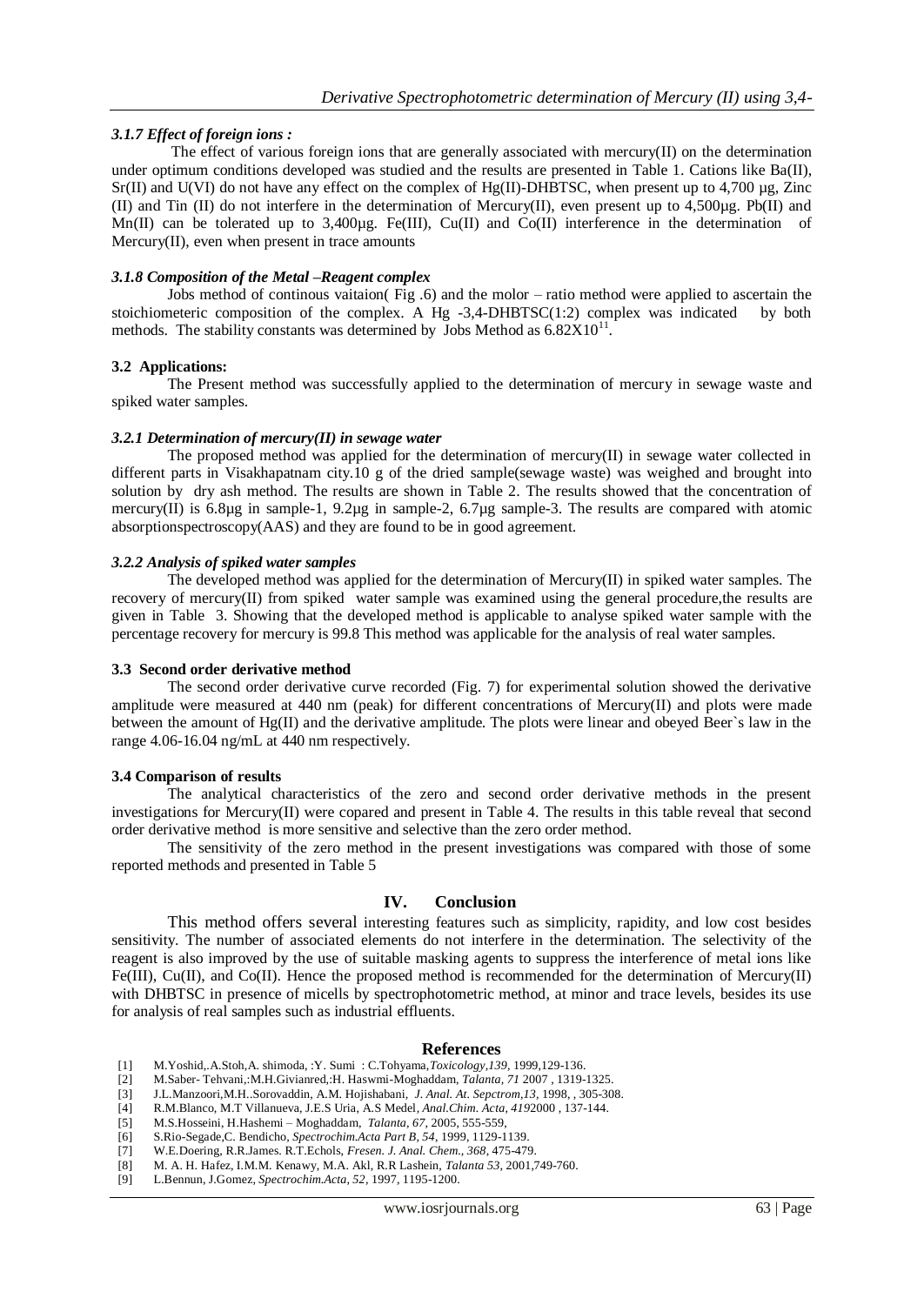- [10] V.Fernadez-Perez, L.E.Garcia-Ayuso, M.D.Luquede Castro*, Analyst, 125*. 2000, 317-322.
- [11] L.Rahman, W.T.Corns, D.W.Bryce, P.B.Stockwell, *Talanta, 52*, 2000, 833-843
- [12] B.Raman, V.M.Shinde, *Analyst, 115*, 1990, 93-98.
- [13] M.Kamburova,*Talanta, 40*, 1993, 719-723.
- [14] D.C.Nambiar, N.N.Patil, V.M.Shinde, *Fresen. J. Anal. Chem., 360*, 1998, 205-207.
- [15] E.Y.Hashem, *Spectrochim. Acta, 58A,* 2002, 1401-1410.
- [16] S.Suresha, M.F Silwadi, A.A Syed, .*Int J Environ AnlaChem, 82* ,2002, 275- 289.
- 
- [17] A.Y. El-Sayed, Anal. Lett, 31, 1998, 1905-1916.<br>[18] E.B.Sandell, Colorimetric Method of Analysis, W [18] E.B.Sandell, Colorimetric Method of Analysis,*WileyInterscience*(New York, 1959).PP. 445.
- [19] Xiao-Ling He, Yong-Qic Wang, K.Q Ling, *Talanta, 72*, 2007, 747-754
- [20] S.Chatterjee, A.Pillai, V.K. Gupta, *Talanta, 57*, 2002, 461-465
- [21] M.D.Bezerra, M.A.Z. Arruda, S.L.C.Ferreira, *Appl. Spectrosc. Rev, 40,* 2005, 269-299
- [22] T.PrasadRao, M.L.P.Reddy, A. RamalingomPillai, *Talanta, 46*, 1998, 765-813.
- [23] T.PrasadRao, T.V.Ramakrishna, *Bull. Chem. Soc. Jpn, 53*, 1980, 2380.
- [24] M.T.MZaki, A.Y. Elsayed, *Anal.Lett. 28,* 1995, 1525.
- [25] S.Kundu, S.K.Ghosh, M.Mandal,T.pal, A.Pal, *Talanta, 58*, 2002, 935-942.
- [26] M.Ghaedi,E.Asadpour,A.Vafaie,*Spectrochim. Acta A Mol. BiomolSpectrosc, 63*, 2006, 182-188.
- [27] M.Ghaedi, *Spectrochim. Acta A Mol. BiomolSpectrosc, 66,* 2007, 295-301.
- [28] M.Ghaedi, A.Daneshfar, A.Shokrollahi, H.Ghaedi, F.ArvinPili, *Ann Chim(Roma), 97,* 2007, 971-982.
- [29] A.Shokrollahi, M.Ghaedi, M.S.Niband, H.R.Rajabi, *J. Hazard. Mater,151,* 208, 642-648.
- [30] M.V.R.Murthy,S.M.Khopkar,*Bull. Chem. Soc. Jpn. 50,* 1997,738-741.
- [31] M.Tsubouchi, *Bull. Chem. Soc. Jpn. 43,* 1970,2812.
- [32] J.R.Mudakavi,*Analyst,109*, 1984, 1577-1579.
- [33] B.Saad,S.M.Sultan, *Talanta, 42,* 1994,1349-1354.
- 
- [34] M.J.Ahmed,M.S.Alam, *Spectroscopy, 17*, 2003,45-52. [35] A.Hamaz, A.S.Bashammakh, A.A.AL-Sibaai, *J.HazardousMaterials 178*, 2010, 287-292.

#### **Table 1**. Effect of Foreign ions in (30.08 ng/mL) amount of Mercury(II)

| Ions                                                                                                          | Tolerance $limit(\mu g)$ |
|---------------------------------------------------------------------------------------------------------------|--------------------------|
| $Ba^{+2}, Sr^{+2}, U^{+6}$                                                                                    | 4700                     |
| $Zn^{+2}, Sn^{+2}$                                                                                            | 4500                     |
|                                                                                                               | 3400                     |
| $Pb^{+2}$ , $Mn^{+2}$<br>Fe <sup>+3</sup> , Cu <sup>+2</sup> , Co <sup>+2</sup>                               | 3100                     |
| $F, CI, CH3COO$ ,                                                                                             | 5500                     |
| $\Gamma$ , So <sub>4</sub> <sup>-2</sup> , Br <sup>-</sup> , HCO <sub>3</sub> <sup>-</sup> , SCN <sup>-</sup> | 5000                     |
|                                                                                                               |                          |

| Table 2.<br>Determination of Hg(II) in spiked water samples |                     |                   |        |                  |  |  |
|-------------------------------------------------------------|---------------------|-------------------|--------|------------------|--|--|
| S.No                                                        | Amount of metal ion | Metal ion found   |        | Recovery $(\% )$ |  |  |
|                                                             | added $(\mu g)$     | Present           | AAS    | Present method   |  |  |
|                                                             |                     | method* $(\mu g)$ | method |                  |  |  |
|                                                             |                     |                   |        |                  |  |  |
|                                                             | 30                  | 29.6              | 29.7   | 99.0             |  |  |
| 2                                                           | 60                  | 59.5              | 59.8   | 99.3             |  |  |
| 3                                                           | 90                  | 88.7              | 89.8   | 97.2             |  |  |
| 4                                                           | 120                 | 119.4             | 119.7  | 99.3             |  |  |
|                                                             | 150                 | 149.3             | 149.8  | 99.0             |  |  |

\**Average value of three determination*

| <b>Table 3.</b> Determination of mercury(II) in Sewage waste samples |                                                                                                                                                                                                                                       |  |  |  |
|----------------------------------------------------------------------|---------------------------------------------------------------------------------------------------------------------------------------------------------------------------------------------------------------------------------------|--|--|--|
|                                                                      | $\blacksquare$ . The set of the set of the set of the set of the set of the set of the set of the set of the set of the set of the set of the set of the set of the set of the set of the set of the set of the set of the set of the |  |  |  |

| S.No | Area of sewage waste        | Metal ion found              |               | Recovery $(\%)$ |
|------|-----------------------------|------------------------------|---------------|-----------------|
|      |                             | Present<br>method* $(\mu g)$ | AAS<br>method | Present method  |
|      | Steel plant area            | 6.7                          | 7.0           | 99.3            |
| 2    | <b>HPCL</b> area            | 9.5                          | 9.8           | 99.3            |
| 3    | Hindustan Zinc Ltd.<br>Area | 6.1                          | 6.9           | 98.6            |

\**Average value of three determinations,*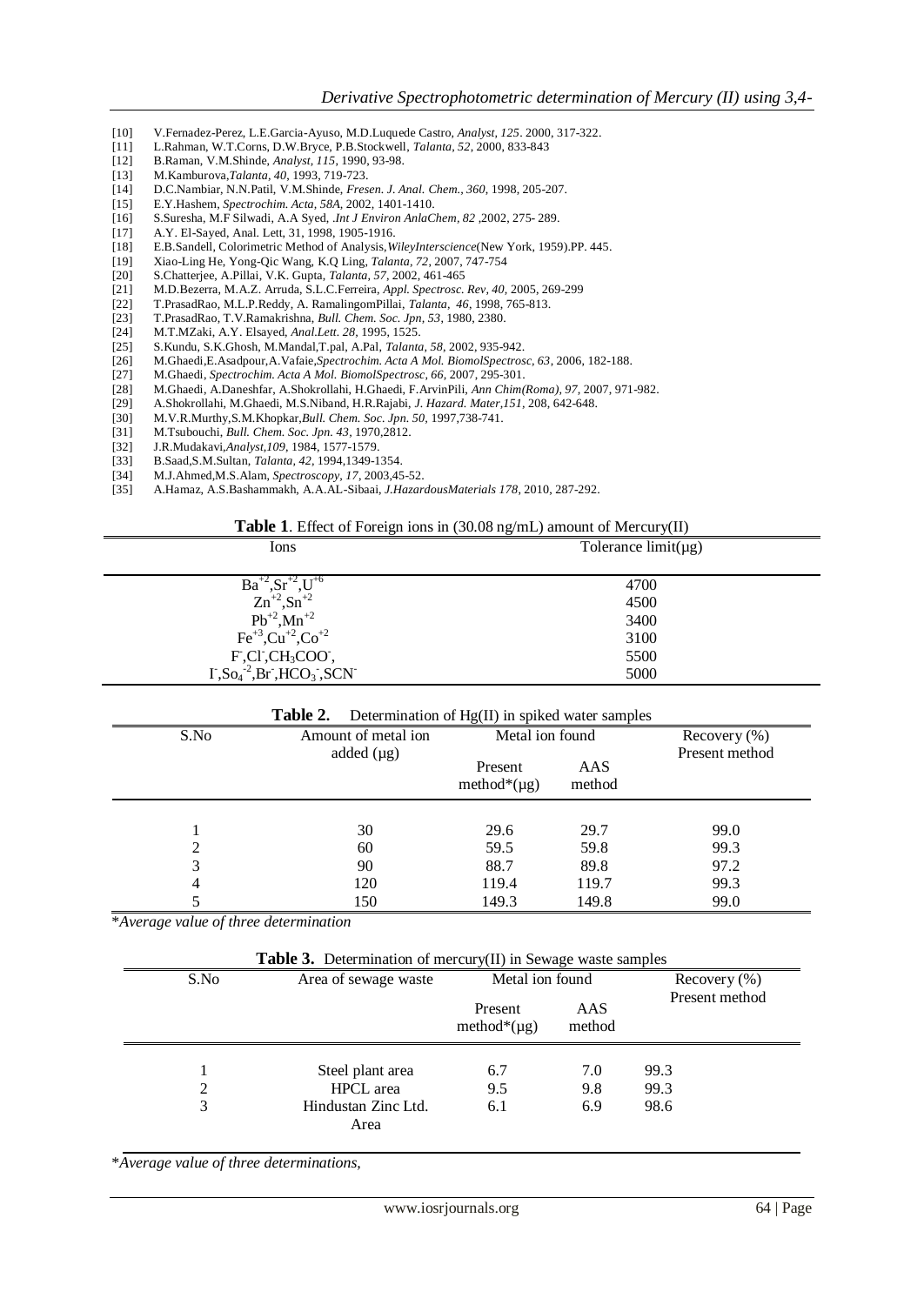| <b>Table 4.</b> Comparison of results of Mercury(II) |            |                   |  |  |  |
|------------------------------------------------------|------------|-------------------|--|--|--|
| Parameter                                            | Zero order | Second derivative |  |  |  |
|                                                      |            |                   |  |  |  |
| Analytical wave length(nm)                           | 375        | 440               |  |  |  |
| Beer's law range $(ng/mL)$                           | 5.01-50.14 | 4.06-16.04        |  |  |  |
| Angular coefficient(m)                               | 0.0189     | 0.014             |  |  |  |
| $Y-intercept(b)$                                     | 0.494      | 0.036             |  |  |  |
| Correlation coefficient $(r)$                        | 0.9998     | 0.998             |  |  |  |
| Standared deviation(s)                               | 0.088      | 0.053             |  |  |  |

| <b>Table 5.</b> Comparison with other methods |                     |              |                     |                               |
|-----------------------------------------------|---------------------|--------------|---------------------|-------------------------------|
| Reagent/Ref                                   | $\lambda_{\rm max}$ | pH           | Linear              | Molar absorptivity(L          |
|                                               |                     |              | range               | $mol^{-1}$ cm <sup>-1</sup> ) |
| Thiobenzoylacetone/[30]                       | 345                 | 4            | $0.6 - 12\mu g$     | $1.7 \times 10^4$             |
| Variamine Blue/[31]                           | 605                 | $2.5 - 4$    | $0.64 - 4.4\,\mu g$ | $4 \times 10^4$               |
| Phenanthroline and eosin/[32]                 | 550                 | 4.5          | $0.2 - 1.2 \mu g$   | $8 \times 10^4$               |
| Thiacrown<br>ether<br>and                     | 420                 |              | $0.5 - 12 \mu g$    |                               |
| Bromocresol Green/[33]                        |                     |              |                     |                               |
| Diphenylthiocarbazone/[34]                    | 488                 | Acidic media | $0.1 - 25 \mu g$    | $2.5 \times 10^4$             |
| HOTT/[35]                                     | 505                 | $4-6$        | $0.2 - 2\mu$ g      | $4 \times 10^{4}$             |
| Present work                                  | 375                 | 6.5          | $5.01 -$            | $3.25 \times 10^{5}$          |
|                                               |                     |              | 50.4 <sub>ng</sub>  |                               |



**Fig. 1** 1 and 2 absorption spectra of reagent blank and Hg(II)-DHBTSC system ( $\lambda_{\text{max}} = 375$ nm) in nonionic micellar medium



**Fig. 2** Effect of surfactant on the absorbance of the Mercury(II)-DHBTSC system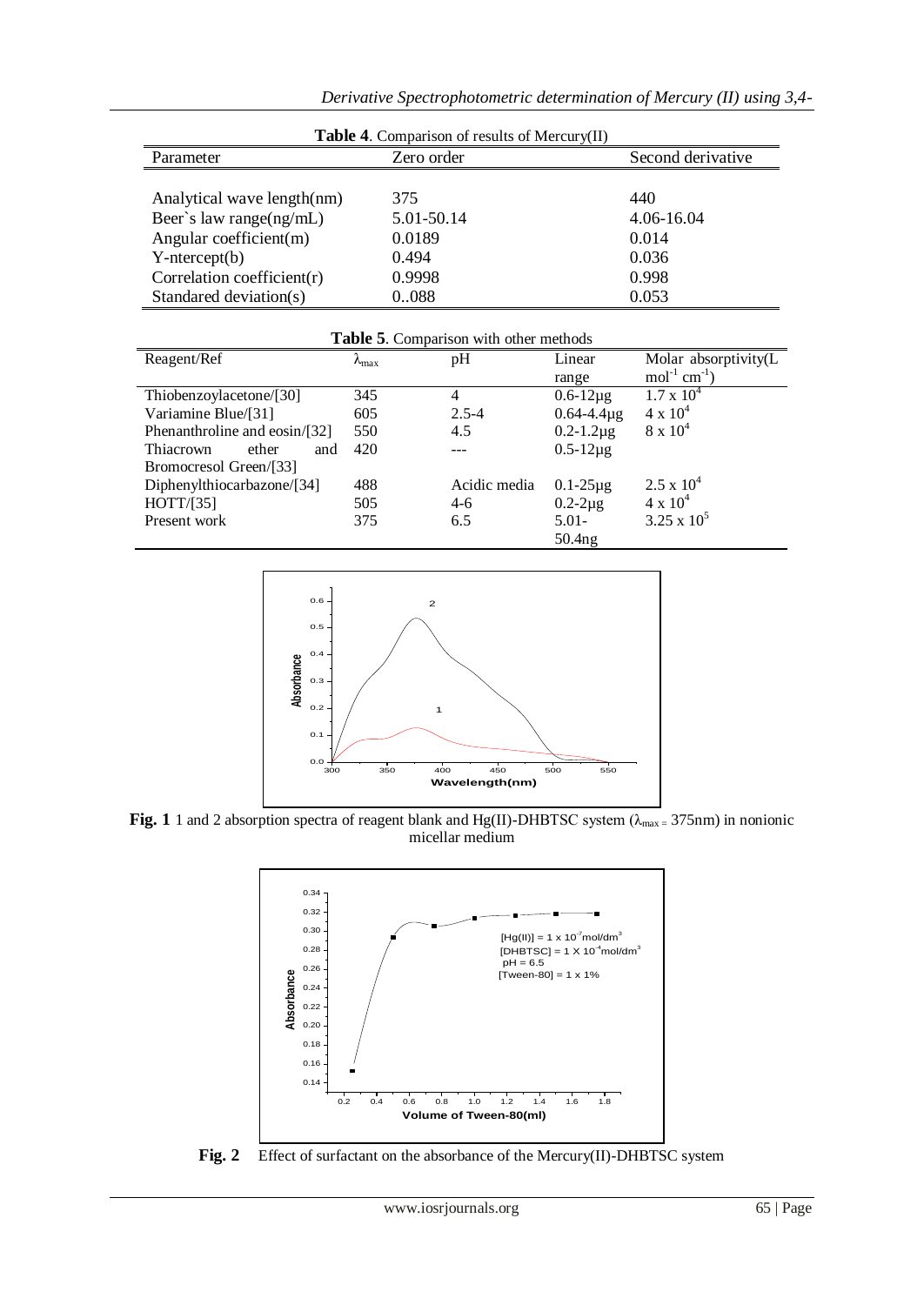

**Fig. 3** Effect of Buffer solution on the absorbance of the Mercury(II)-DHBTSC system



**Fig. 4** Effect of reagent(DHBTSC) on the absorbance of the Mercury(II)-DHBTSC system.



**Fig. 5** Calibration graph